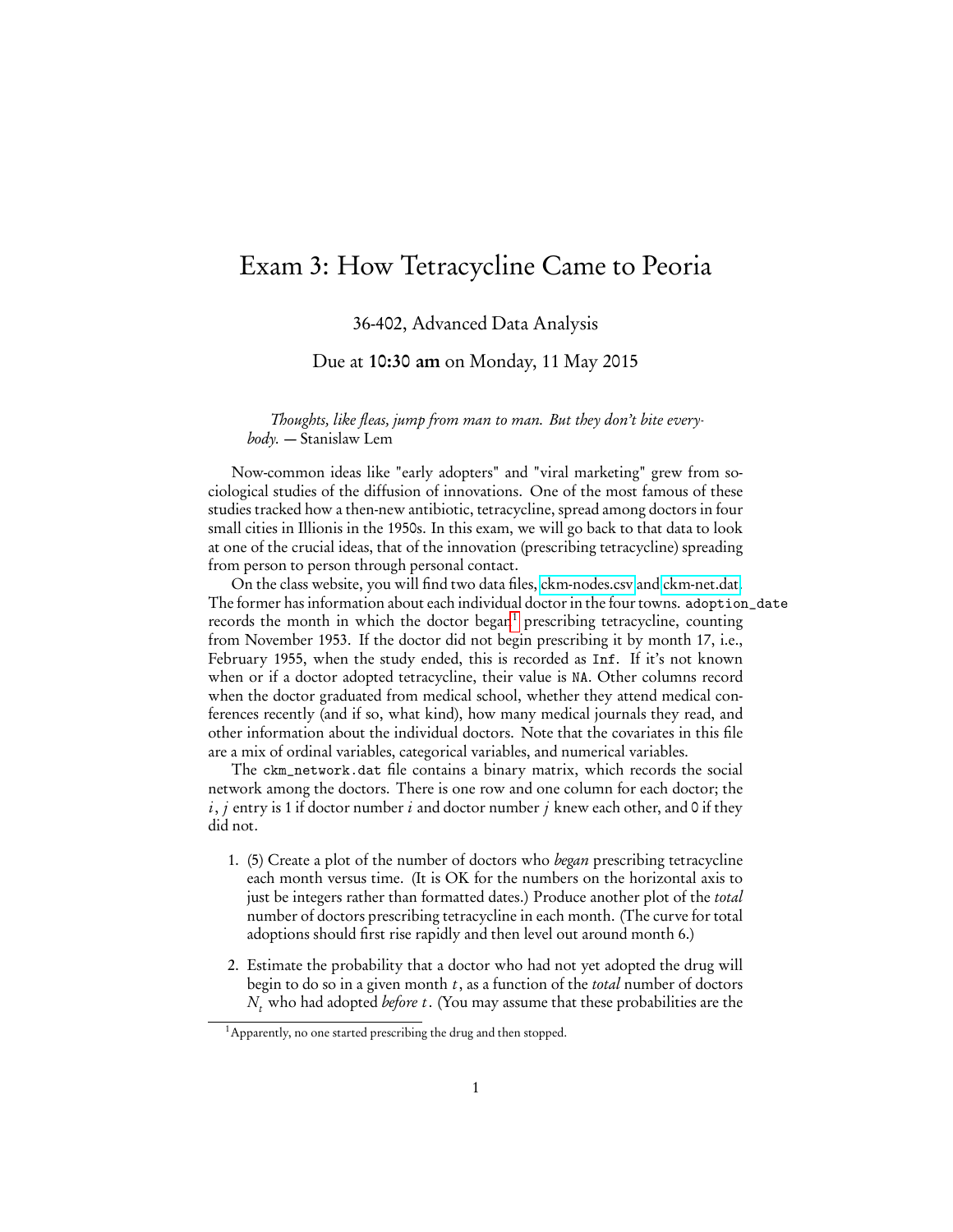same for all t.) You may estimate this function however you like, but be sure to explain how you are estimating these probabilities, and how you know that method is reliable *in this particular case*. (This may involve model checking.)

- (a) (5) Report these probabilities as a curve, with  $N$  ranging from 0 to 125. If you do not think you can estimate the whole range, plot as much as you can, and explain why you cannot go further. For full credit, your plot must have more than 17 points. Also for full credit, your curve should be accompanied by some measure of its error.
- <span id="page-1-0"></span>(b) (5) Averaging over doctors and months, how much does the predicted probability of adoption change when  $N$  increases by 1? Give a standard error to this change in predicted probabilities.

Hint: You might try building a new data frame which records, for each month, the number of doctors who adopted tetracycline that month, and the number who had previously adopted tetracycline.

- 3. Estimate the probability that a doctor  $i$  who had not yet adopted the drug will begin to do so in month t, as a function of the number  $C_{it}$  of doctors linked to  $i$  who had adopted before  $t$ . (Again, you may assume that these probabilities are the same for all  $t$ .)
	- (a) (8) Make a plot of these probabilities, with  $C_{it}$  ranging from 0 to 30. If you do not think you can estimate the whole range, plot as much as you can, and explain why you cannot go further. For full credit, your plot must include at least 29 points, and include a measure of uncertainty in your estimates. Does your curve support the idea that the use of tetracycline is transmitted from one doctor to another through the social network? Explain, including a description of what curves which did *not* support this idea would look like, or why the shape of this curve is actually irrelevant to this issue.
	- (b) (7) Averaging over doctors and months, how much does the predicted probability of adoption change when  $C_{it}$  increases by one? What is your standard error for this change in predicted probabilities?

<span id="page-1-1"></span>Hint: You might try building a data frame recording, for every combination of doctor and month, whether that doctor began prescribing tetracycline that month, whether that doctor has begun prescribing tetracycline earlier than that month, and the number of their contacts who began prescribing before that month.

- 4. (a) (1) Are your estimates from problem [2b](#page-1-0) and [3b](#page-1-1) consistent with one another? Explain.
	- (b) (4) What would you have to assume for either of these to be estimates of the causal effect on adoption by other doctors of making one extra doctor adopt the drug? Be as specific as you can, rather than just repeating definitions from the notes. Drawing graphs is encouraged.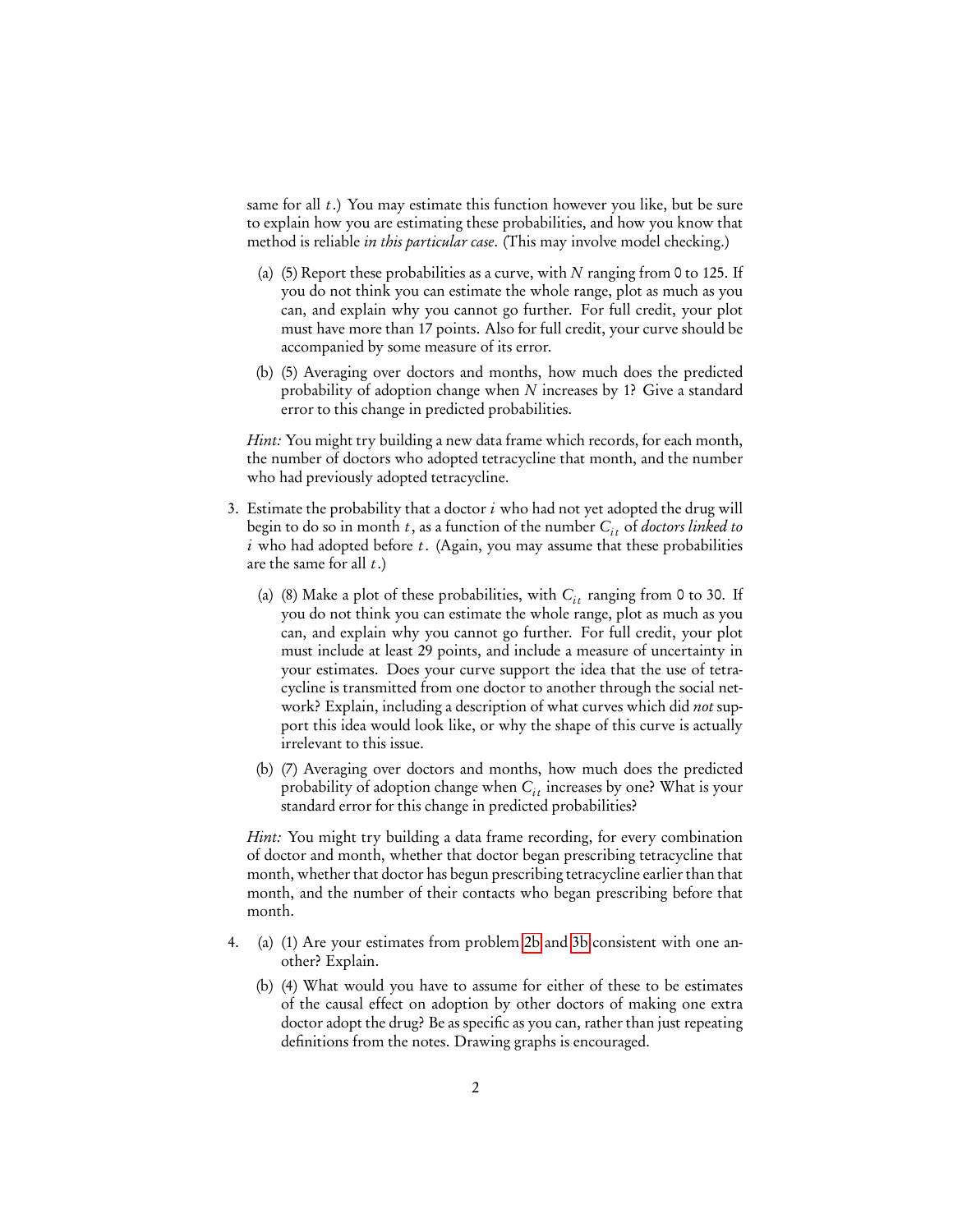- <span id="page-2-0"></span>5. Estimate a model which predicts the probability that a doctor  $i$  who had not yet adopted the drug by month  $t$  will begin to do so in month  $t$ , as a function of  $C_{it}$  and of the covariates which indicate when i went to medical school, whether they attended medical-society meetings (and if so what kind), and how many medical journals they read.
	- (a) (5) Plot the estimated probability of adoption as a function of  $C_{it}$  for doctors who read the minimal number of journals, do not attend conferences, and graduated from medical school (i) in 1919 or earlier, (ii) in the 1920s, and (iii) in 1945 or after. For full credit, have all three lines on the same plot (clearly visually distinct from each other), and some measure of uncertainty for each line.
	- (b) (5) Averaging over doctors and months, how much does increasing  $C_{it}$  by one change the probability of doctor  $i$  adopting tetracycline in month  $t$ ? Include a standard error for this change in predicted probabilities.
	- (c) (5) Under what assumptions does this give a valid estimate of the average causal effect of increasing  $C_{it}$  by one?

## 1 Formatting Instructions and Rubric

Your main report should be a humanly-readable document of at most 10 single-spaced pages, including figures. It should have the following sections:

- INTRODUCTION describing the scientific problem and the data set, possibly including relevant summary statistics or exploratory graphs. (Do not include EDA just to have EDA.)
- SPECIFIC PROBLEMS answering the questions set above, but avoiding the check-list, itemized format in favor of continuous text, with a logical succession of sentences and paragraphs. (Writing coherently is more important than following the order of the questions.)
	- CONCLUSIONS summarizing what you have learned from the data and models about whether the transmission of an innovation from person to person is really a good description of how these doctors came to use tetracycline.

You may assume that the reader has a general familiarity with the contents of 401, and with the models and methods we have covered so far in the course, but will need to be reminded of any details. The reader should not be assumed to have any prior familiarity with the data set.

Code All statistical results must be supported by appropriate code, or they will receive no credit. ("Show your work.") Code should only appear in the text of the report when it is the best way of conveying some point. The ideal would be to use R Markdown, or knitr+LATEX, to embed all computations in a humanly readable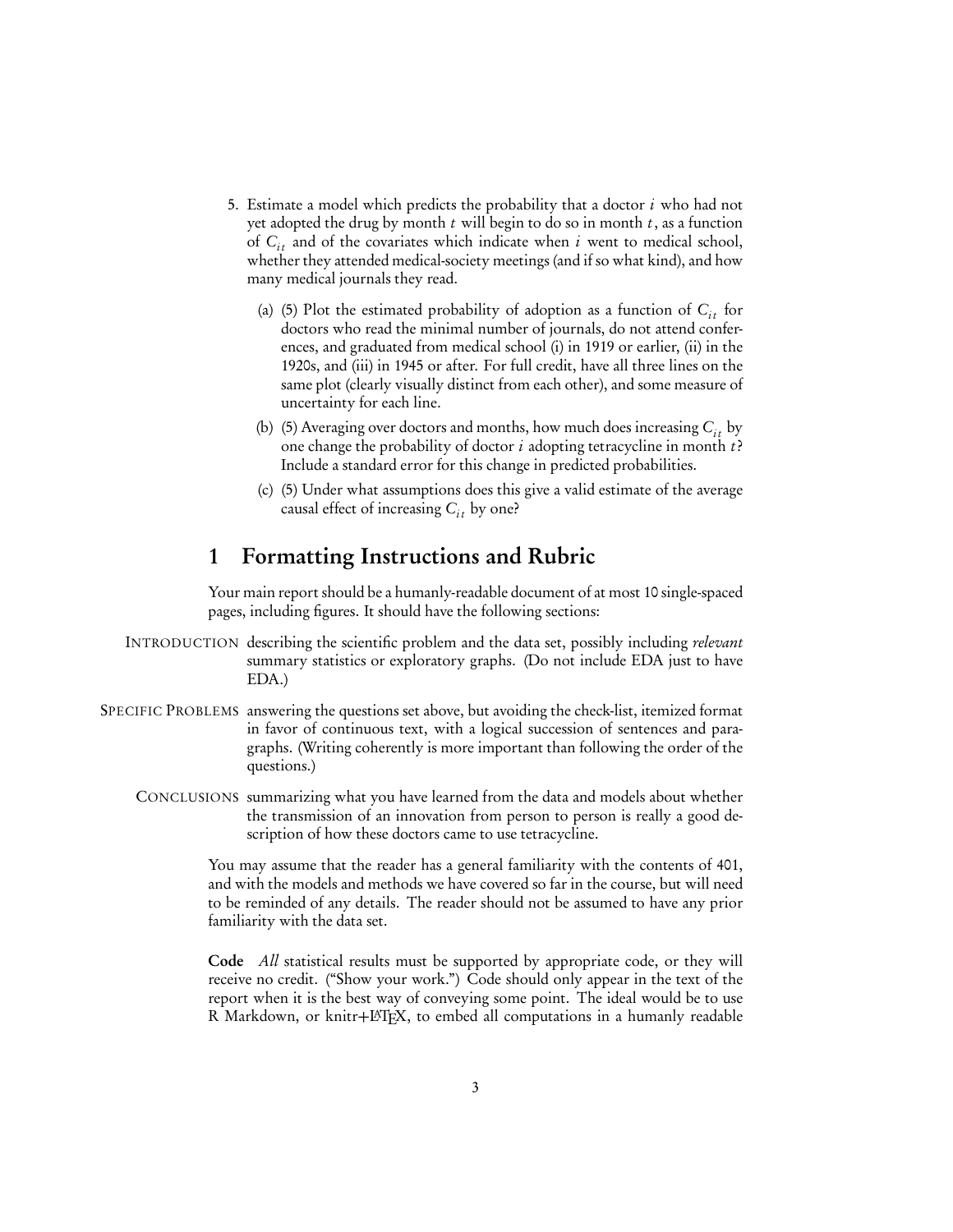document, and submit both the knitted version and the source<sup>[2](#page-3-0)</sup> As a second best, it is acceptable to submit a PDF document containing all text and figures, and a separate .R file, containing all supporting computations, clearly labeled via the comments so that it is easy to see which claims or results go with which pieces of code.

Exploratory data analysis Do as much EDA as you like. (If you want to display the social network, the R package igraph is designed for such things.) Do not include any of this EDA in your report, expect for plots, tables, etc., which specifically matter for either your methods of analysis or your conclusions, in which case, explain their relevance. No credit will be given for unmotivated EDA, no matter how elaborate.

## Rubric

As usual, this describes the ideal.

Words (5) The text is laid out cleanly, with clear divisions and transitions between sections and sub-sections. The writing itself is well-organized, free of grammatical and other mechanical errors, divided into complete sentences logically grouped into paragraphs and sections, and easy to follow from the presumed level of knowledge.

Numbers (5) All numerical results or summaries are reported to suitable precision, and with appropriate measures of uncertainty attached when applicable.

Pictures (5) Figures and tables are easy to read, with informative captions, axis labels and legends, and are placed near the relevant pieces of text.

Code (15) The code is formatted and organized so that it is easy for others to read and understand. It is indented, commented, and uses meaningful names. It only includes computations which are actually needed to answer the analytical questions, and avoids redundancy. Code borrowed from the notes, from books, or from resources found online is explicitly acknowledged and sourced in the comments. Functions or procedures not directly taken from the notes have accompanying tests which check whether the code does what it is supposed to. All code runs, and the Markdown file knits (if applicable). The main text of the report is free of intrusive blocks of code, which are used only when a specifically-computational point is being made, or when code is actually the clearest way of describing a point.

Inference and Uncertainty (10) The actual estimation of model parameters or estimated functions is technically correct. All calculations based on estimates are clearly explained, and also technically correct. All estimates or derived quantities are accompanied with appropriate measures of uncertainty (such as confidence intervals or standard errors). Default standard errors, confidence intervals, and other inferential statistics produced by R or its packages are used only when there are specific reasons

<span id="page-3-0"></span> $^{2}$ See examples at <code><http://yihui.name/knitr/demos/></code>, and the useful chunk options like <code>echo</code> at <http://yihui.name/knitr/options/>; also the examples in the solutions to exam 1.